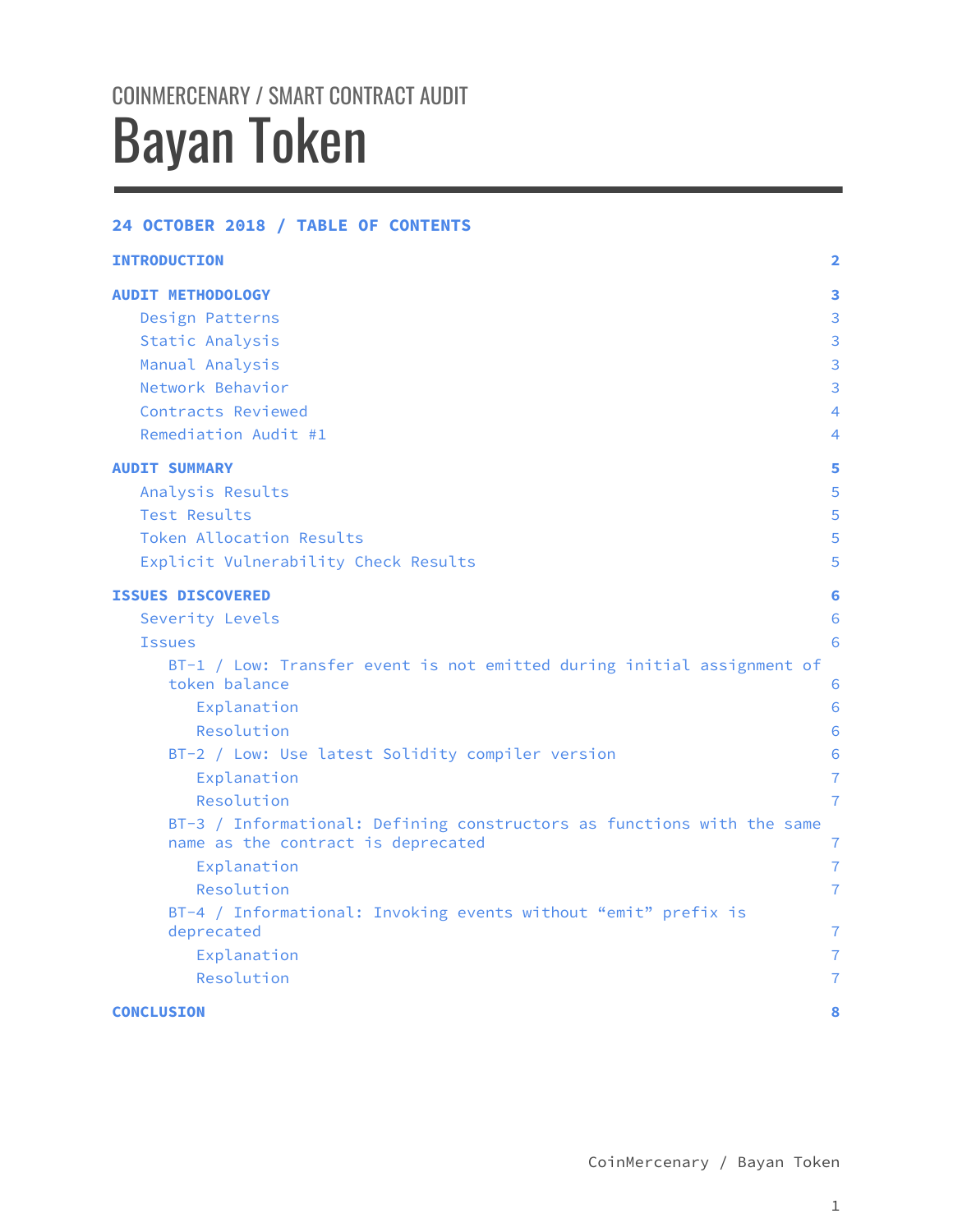# <span id="page-1-0"></span>**INTRODUCTION**

CoinMercenary provides comprehensive, independent smart contract auditing.

We help stakeholders confirm the quality and security of their smart contracts using our comprehensive and standardized audit process. Each audit is unbiased and verified by multiple reputable auditors.

The scope of this audit was to analyze and document the Bayan token contract.

This audit provides practical assurance of the logic and implementation of the contract.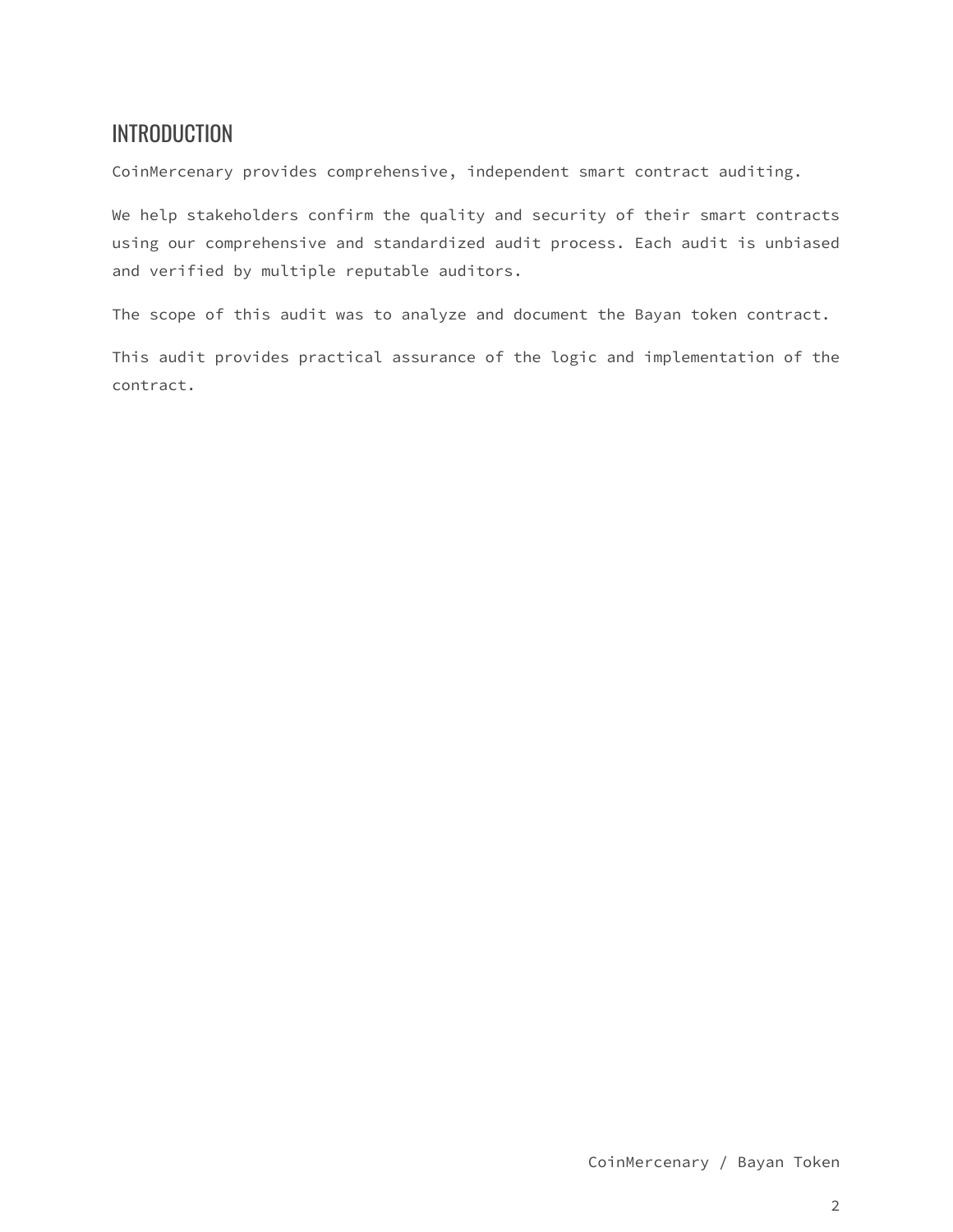### <span id="page-2-0"></span>AUDIT METHODOLOGY

CoinMercenary audits consist of four categories of analysis.

#### <span id="page-2-1"></span>Design Patterns

We first inspect the overall structure of the smart contract, including both manual and automated analysis.

The design pattern analysis checks appropriate test coverage, utilizes a linter to ensure consistent style and composition, and code comments are reviewed. Overall architecture and safe usage of third party smart contracts are checked to ensure the contract is structured in a way that will not result in future issues.

#### <span id="page-2-2"></span>Static Analysis

The static analysis portion of our audit is performed using a series of automated tools, purposefully designed to test the security of the contract. These tools include:

- Manticore Dynamic binary analysis tool with EVM support.
- Mythril Reversing and bug hunting framework for the Ethereum blockchain.
- Oyente Analyzes Solidity code to find common vulnerabilities.
- Solgraph DOT graph creation for visualizing function control flow of a Solidity contract to highlight potential security vulnerabilities.

Data flow and control flow are also analyzed to identify vulnerabilities.

#### <span id="page-2-3"></span>Manual Analysis

Performing a hands on review of the smart contract to identify common vulnerabilities is the most intensive portion of our audit. Checks for race conditions, transaction-ordering dependence, timestamp dependence, and denial of service attacks are part of our standardized process.

#### <span id="page-2-4"></span>Network Behavior

In addition to our design pattern check, we also specifically look at network behavior. We model how the smart contract will operate once in production,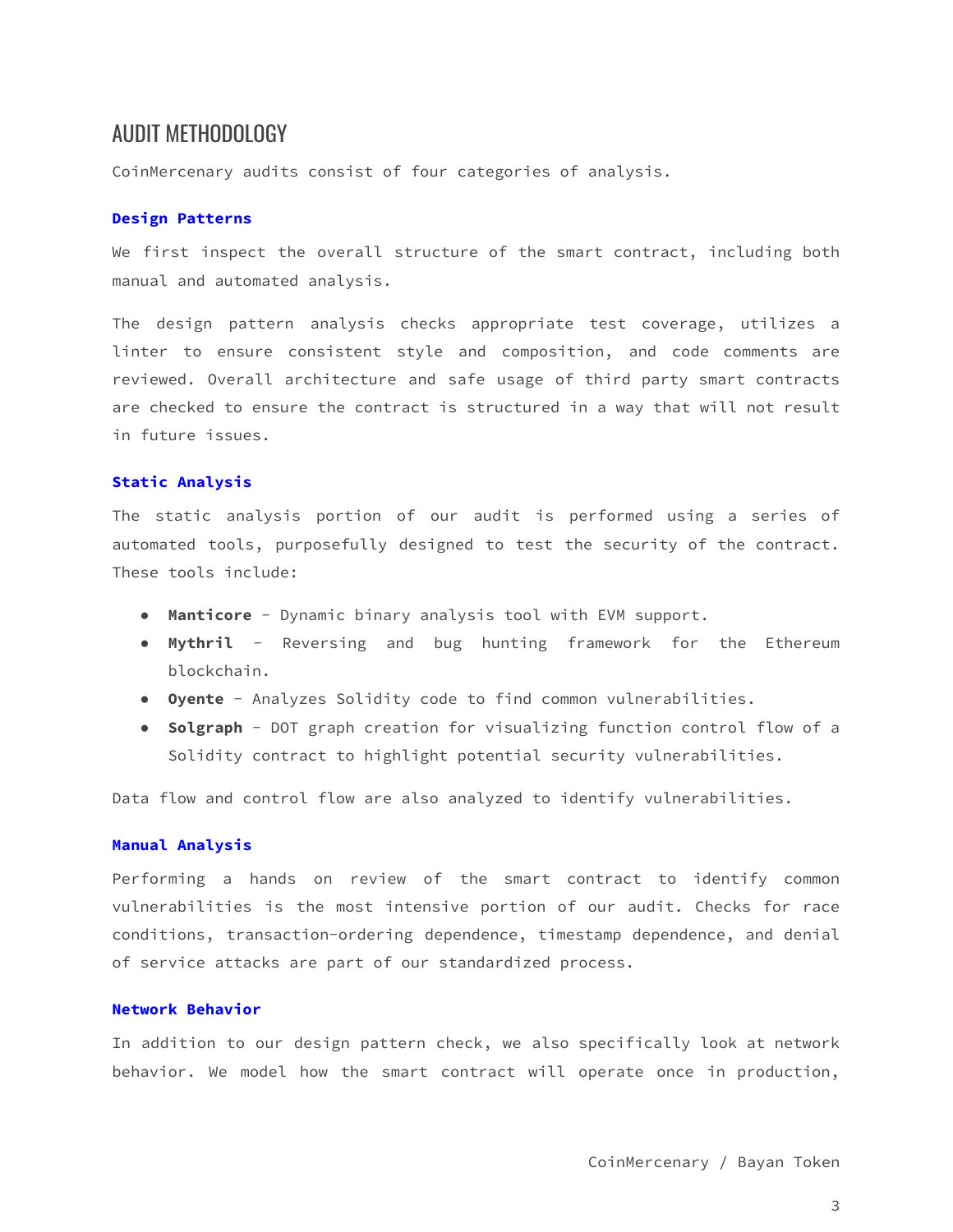then determine the answers to questions such as: how much gas will be used, are there any optimizations, how will the contract interact?

### <span id="page-3-0"></span>Contracts Reviewed

On October 24th, 2018 the following contract files and their respective SHA256 fingerprints were reviewed:

| <b>Filename</b> | SHA256 Fingerprint                                               |
|-----------------|------------------------------------------------------------------|
| BayanToken.sol  | f601454a3a7c21260ecf32b45e212c002e7685ae9ef1cafbb538b7e2928ad201 |

### <span id="page-3-1"></span>Remediation Audit #1

On November 5th, 2018 the following contract files and their respective SHA256 fingerprints were reviewed:

| Filename       | SHA256 Fingerprint                                               |  |
|----------------|------------------------------------------------------------------|--|
| BayanToken.sol | b8dc6089f00f03ebe65cf726d155b939e2968225b54bec3ade49c21bf1518a80 |  |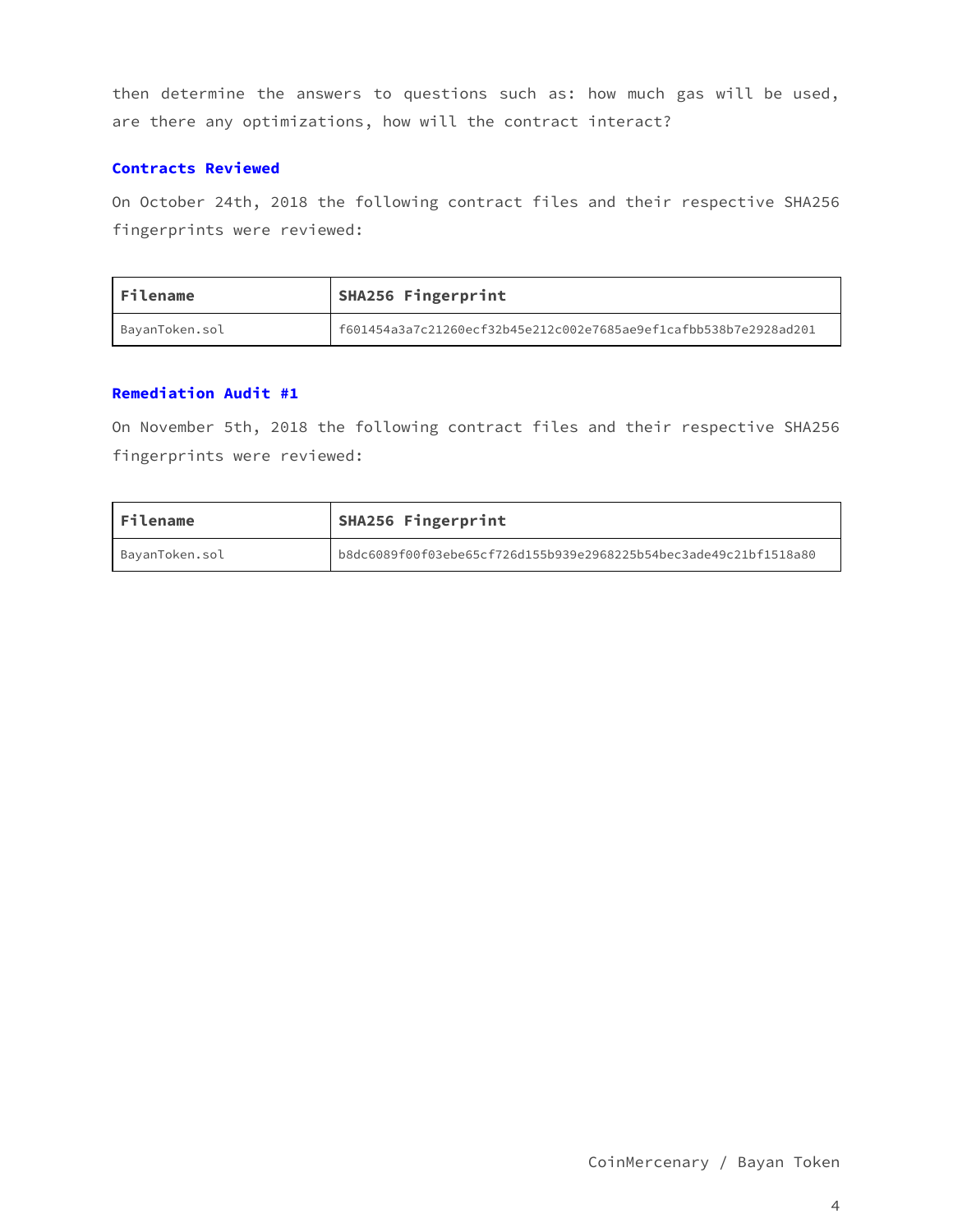# <span id="page-4-0"></span>AUDIT SUMMARY

The contracts have been found to be free of security issues.

### <span id="page-4-1"></span>Analysis Results

|                         | Initial Audit       | <b>Remediation Audit</b> |
|-------------------------|---------------------|--------------------------|
| <b>Design Patterns</b>  | Passed              | Passed                   |
| <b>Static Analysis</b>  | Updates Recommended | Passed                   |
| Manual Analysis         | Passed              | Passed                   |
| <b>Token Allocation</b> | Updates Recommended | Passed                   |
| Network Behavior        | Updates Recommended | Passed                   |

### <span id="page-4-2"></span>Test Results

● No unit test coverage available.

### <span id="page-4-3"></span>Token Allocation Results

- Symbol: BYT
- Decimal: 2
- Total Supply: 200,000,000

### <span id="page-4-4"></span>Explicit Vulnerability Check Results

| Known Vulnerability             | Results        |
|---------------------------------|----------------|
| Parity Multisig Bug 2           | Not vulnerable |
| Callstack Depth Attack          | Not vulnerable |
| Transaction-Ordering Dependence | Not vulnerable |
| Timestamp Dependency            | Not vulnerable |
| Re-Entrancy Vulnerability       | Not vulnerable |
| Proxy and Buffer Overflow       | Not vulnerable |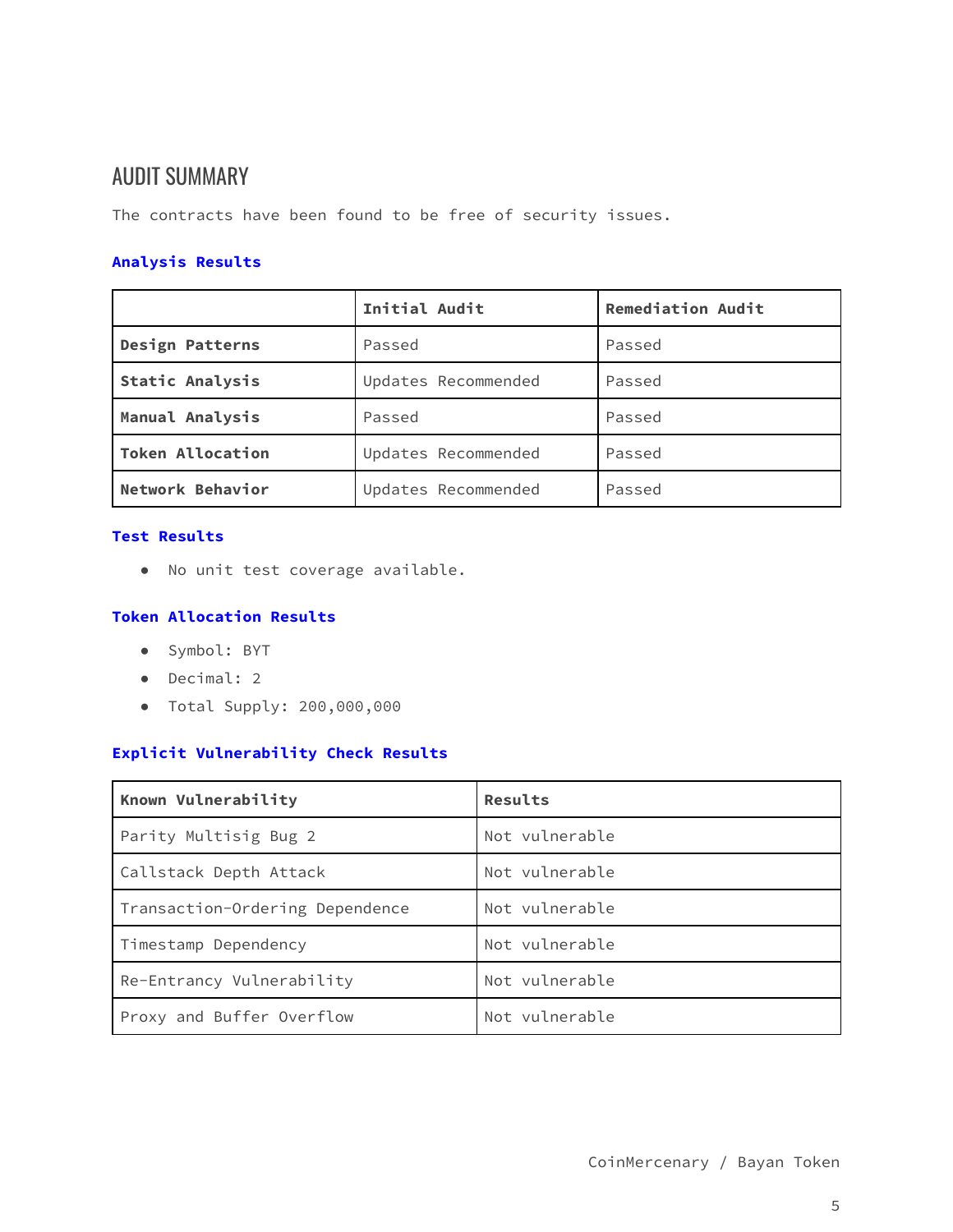# <span id="page-5-0"></span>ISSUES DISCOVERED

Issues below are listed from most critical to least critical. Severity is determined by an assessment of the risk of exploitation or otherwise unsafe behavior.

### <span id="page-5-1"></span>Severity Levels

- Informational No impact on the contract.
- Low Minimal impact on operational ability.
- Medium Affects the ability of the contract to operate.
- High Affects the ability of the contract to work as designed in a significant way.
- Critical Funds may be allocated incorrectly, lost or otherwise result in a significant loss.

### <span id="page-5-3"></span><span id="page-5-2"></span>Issues

### BT-1 / Low: Transfer event is not emitted during initial assignment of token balance

Present in BayanToken.sol, line 1477

### <span id="page-5-4"></span>Explanation

Several third party services such as Etherscan use the Transfer event to maintain an external record of transfers. When assigning the initial tokens in the constructor of the token contract, a Transfer event must be emitted to ensure proper tracking of token allocation when viewed using these third party services.

### Example:

```
emit Transfer(address(0), msg.sender, initialSupply);
```
<span id="page-5-5"></span>Resolution

Resolved in remediation audit #1.

### <span id="page-5-6"></span>BT-2 / Low: Use latest Solidity compiler version

```
Present in all contract files
```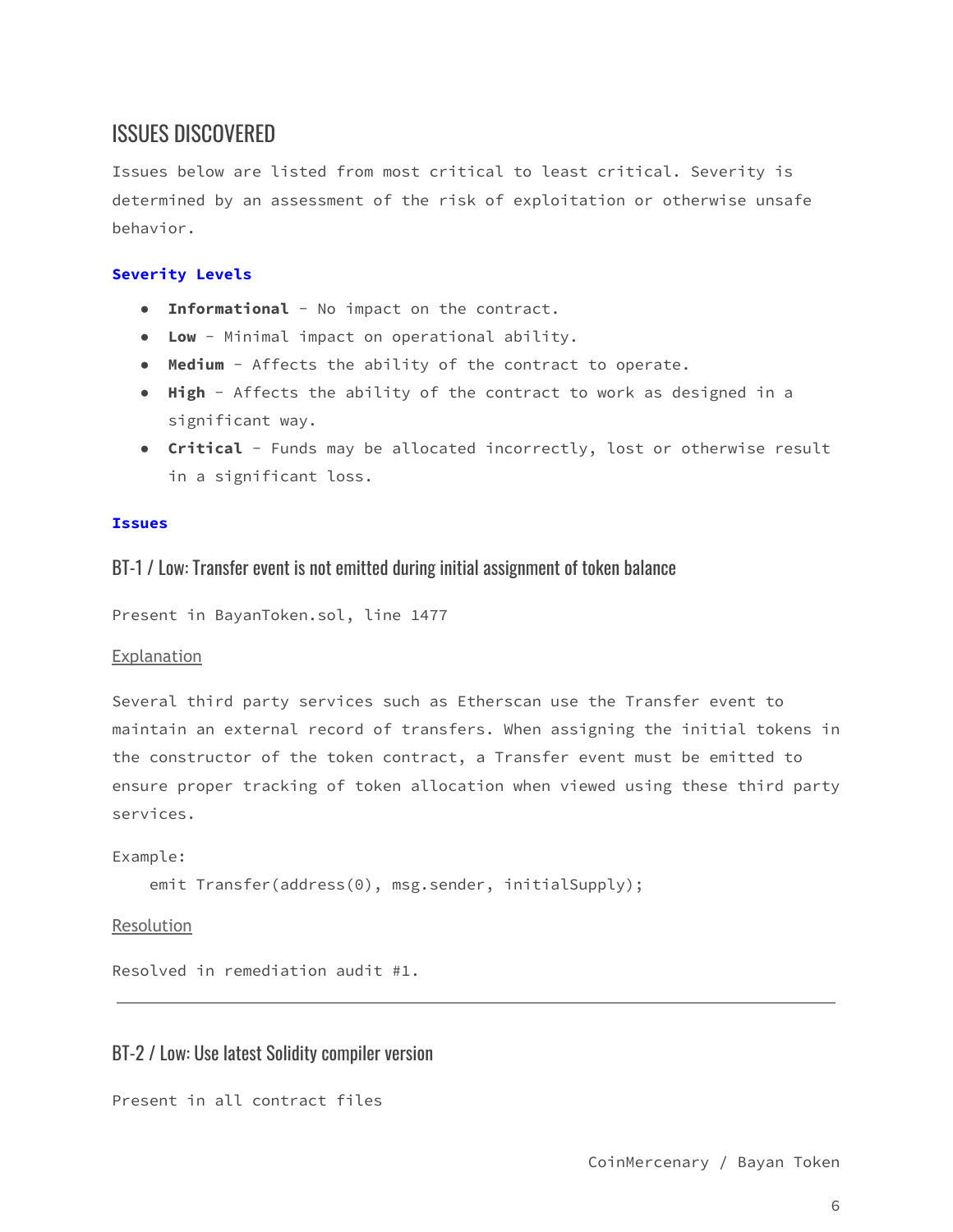### <span id="page-6-0"></span>Explanation

Update all contract files to use the latest version of Solidity compiler in order to ensure the latest performance enhancements, features and bug fixes are available.

### <span id="page-6-1"></span>Resolution

Resolved in remediation audit #1.

### <span id="page-6-2"></span>BT-3 / Informational: Defining constructors as functions with the same name as the contract is deprecated

Present in BayanToken.sol, lines 1476

<span id="page-6-3"></span>Explanation

Defining constructors as functions with the same name as the contract is deprecated. Use "constructor(...) { ... }" instead.

<span id="page-6-4"></span>Resolution

Resolved in remediation audit #1.

### <span id="page-6-5"></span>BT-4 / Informational: Invoking events without "emit" prefix is deprecated

Present in BayanToken.sol, lines 1519, 1517, 1490, 1436, 1414, 1387, 1370, and 1328

### <span id="page-6-6"></span>Explanation

All events must be prefixed with "emit" prior to being invoked. Example:

emit Transfer(address(0), msg.sender, initialSupply);

### <span id="page-6-7"></span>Resolution

Resolved in remediation audit #1.